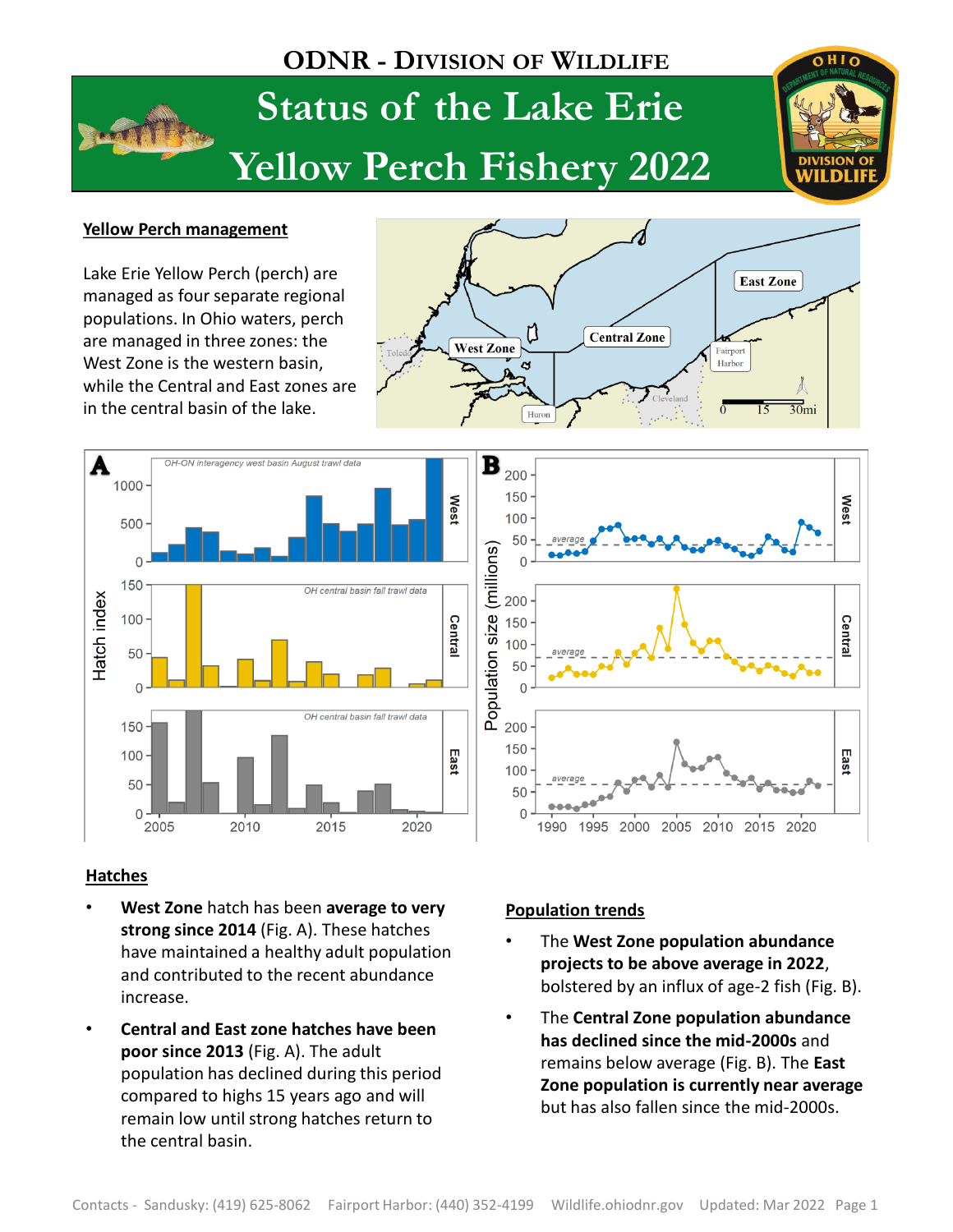### **ODNR - DIVISION OF WILDLIFE**

**Status of the Lake Erie Yellow Perch Fishery 2022**



#### **Sport fishery harvest**

- In the West Zone, **angler harvest rate** (number of perch harvested per hour) **improved slightly in 2021** but remains below historic harvest rates according to ODNR creel surveys (Fig. C).
- In recent years, **angler harvest rates have declined in the Central and East zones**. The Central Zone harvest rate was minimal in 2021, while the East Zone rate remains below expectations and historic harvest rates.

### **Environmental conditions may affect where perch are found**

- Seasonal **hypoxia (i.e., areas of low oxygen**; dark blue areas in Fig. D) occurs every summer through early fall near the bottom, especially in the central basin from Lorain to Conneaut (Fig. D).
- Also known as "dead zones", fish locations may change based on the daily/hourly movement of hypoxic zones, **aggregating near the edges of water lacking oxygen** as they avoid the hypoxic water.

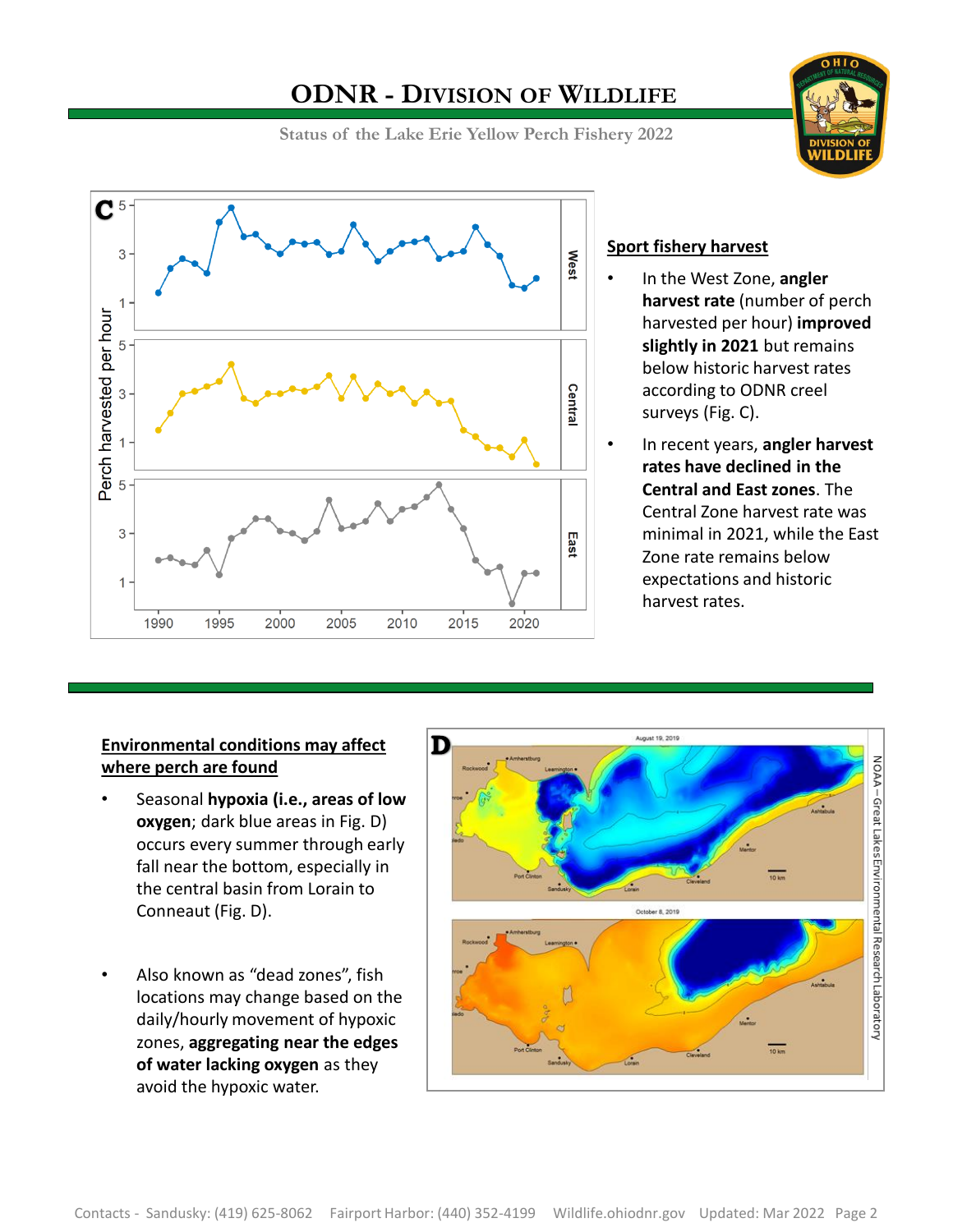# **ODNR - DIVISION OF WILDLIFE**

**Status of the Lake Erie Yellow Perch Fishery 2022**



#### **Perch diets have shifted in the last 20 years**

- Perch **diets have changed**. Perch continue to eat fewer fish and more invertebrates (Fig. E). Invertebrates now occur in nearly 100% of perch stomachs, while fish have shown up in fewer than 10% of diets since 2016.
- Invertebrate prey includes insects such as native midge larvae (AKA "muffleheads") and zooplankton like the **invasive spiny water flea** (Fig. F).
- Perch may have shifted away from fish prey because **soft-rayed prey fish populations, such as Emerald Shiner, are low** across Lake Erie. Invertebrates may also be more abundant.
- These diet shifts may cause fish to **respond differently to lures**. Perch may be less responsive to traditional perch fishing rigs and baits.



# F  $16$  $17$  $18$   $19$   $20$ Spiny Water Fleas

#### **How might I catch more Yellow Perch?**

- **Try fishing high abundance areas** in the West Zone between Toledo and Huron.
- **Try fishing different depths or times of day** as fish may suspend off-bottom when eating invertebrates.
- **Be aware of hypoxic zones**, which can push fish shallower or deeper than traditional hot spots. Use NOAA's hypoxia predictor to avoid low oxygen zones while choosing your fishing spots, available free online: www.glerl.noaa.gov/res/HABs\_and\_Hypoxia/hypoxiaWar ningSystem.html
- **Try downsizing lures** to mimic the invertebrates found in diets (e.g., spiny water flea and muffleheads/midges).



*Closeup of Spiny Water Flea Source: ODNR Fairport Harbor*